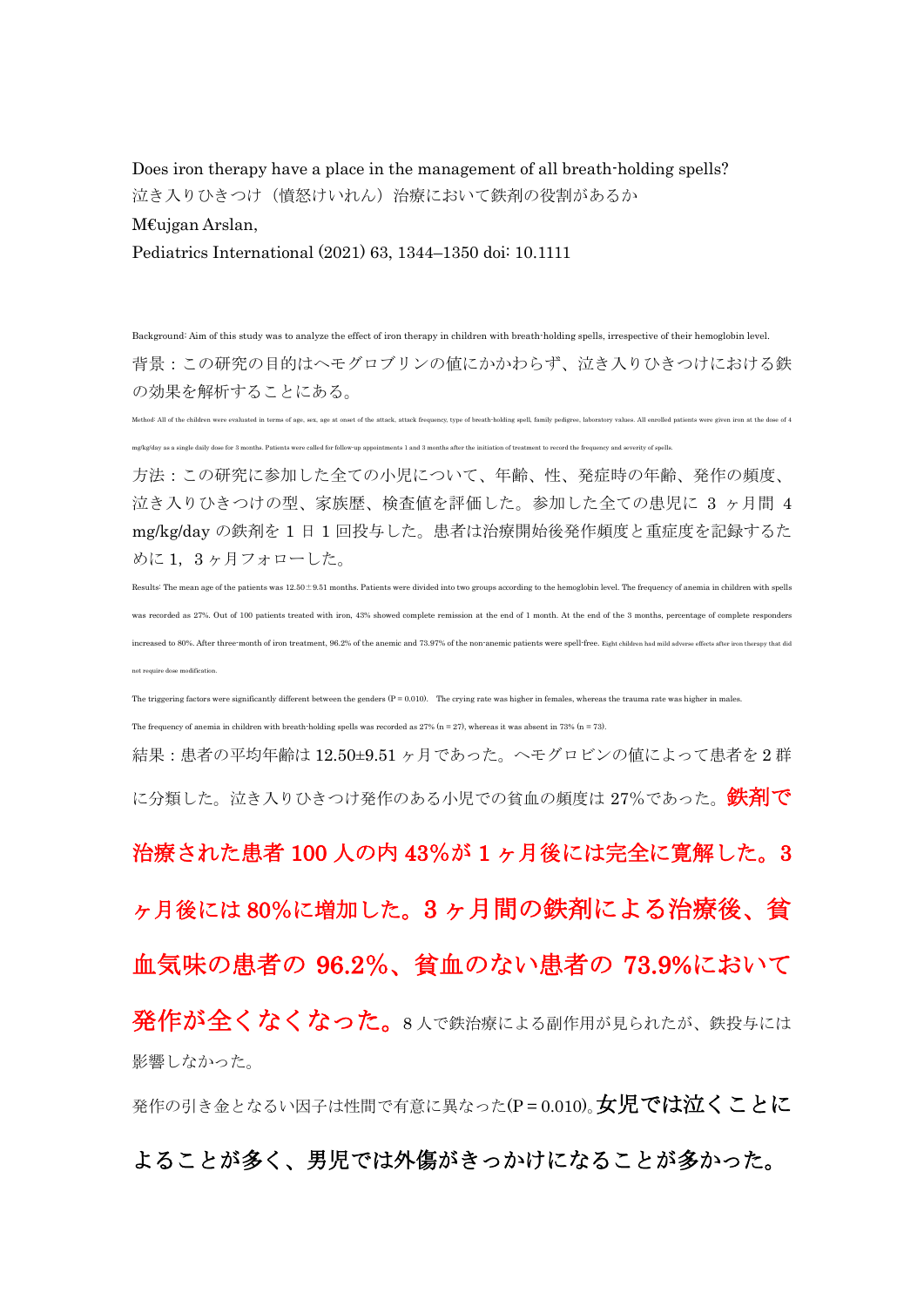泣き入りひきつけを起こす小児の貧血の頻度は 27%であったが、73%では貧血はなかった。

Breath-holding spells are non-epileptic paroxysmal events of infancy with a reported prevalence of 3–5% in the general population. They occur between the ages of 6 months and 4 years. These spells are usually triggered by physical or emotional stimuli and have a benign prognosis in the long term. However, severe attacks may be complicated by apnea, bradycardia, tonic clonic movements, loss of consciousn seizures in up to 15% of children with breath-holding spells. The majority of clinicians support that there is a need for an effective intervention to reduce or stop hypoxic episodes. In children

wer, high-frequency spells may result in anxiety to the parents.

泣き入りひきつけは全人口の 3-5%を占める乳児の非癲癇(てんかん)性発作である。生 後 6 ヶ月から 4 歳の間に発症するこの発作は一般に身体的、精神的な刺激によって誘発さ れ、長期的には予後の良い疾患である。しかし、重症発作、例えば無呼吸、遅脈、間代性 運動、意識消失、けいれんが 15%の泣き入りひきつけの児で見られる。多くの臨床医は低 酸素状態を軽減または無くすために有効な介入が必要であると感じている。発作頻度の少 ない小児においては、両親へのカウンセリングと安心感を与えることで十分であるが、発 作頻度の多い場合は両親の不安が大きい。

## 鉄治療に対する反応率



Response ratio to iron treatment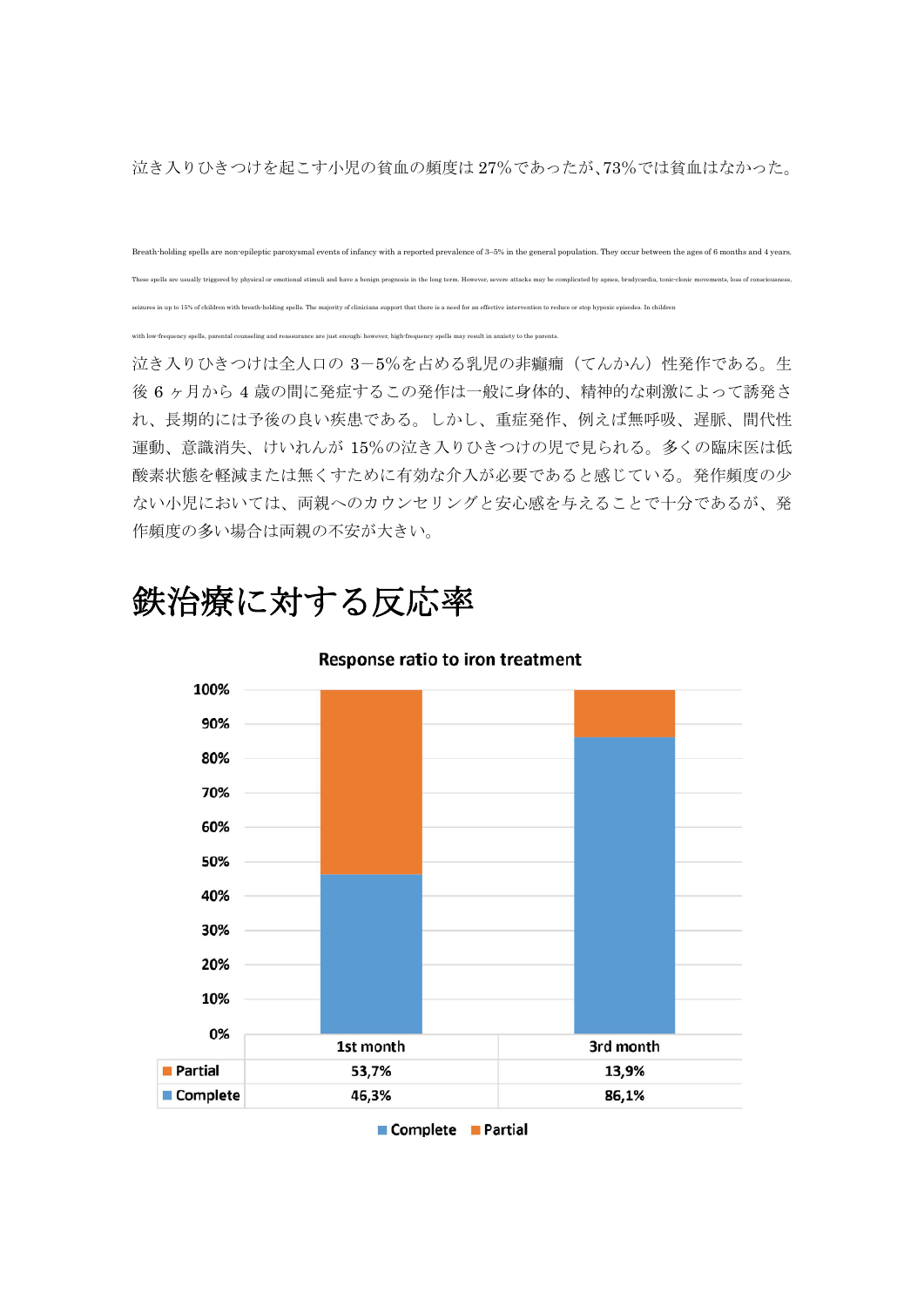|                       |                   | Children with anemia<br>n(%)   | Children without anemia<br>$n(\%)$ | $\boldsymbol{P}$ |
|-----------------------|-------------------|--------------------------------|------------------------------------|------------------|
| Gender                | Female            | 14(51.9)                       | 44 (60.3)                          | 0.451            |
|                       | Male              | 13(48.1)                       | 29(39.7)                           |                  |
| Spell type            | Cyanotic          | 24 (88.9)                      | 54 (74.0)                          | 0.131            |
|                       | Pallid            | 2(7.4)                         | 12(16.4)                           |                  |
|                       | Mixed             | 1(3.7)                         | 7(9.6)                             |                  |
| Spell frequency       | $0-1$ spell/month | 12(44.4)                       | 36(49.3)                           | 0.359            |
|                       | $1-2$ spells/week | 10(37.0)                       | 19(26.0)                           |                  |
|                       | $2-3$ spells/week | 2(7.4)                         | 8(11.0)                            |                  |
|                       | $1-2$ spells/day  | 3(11.1)                        | 10(13.7)                           |                  |
| Duration of spell     | A few seconds     | 8(29.6)                        | 27(37.0)                           | 0.097            |
|                       | $\leq$ 1 min      | 8(29.6)                        | 29(37.7)                           |                  |
|                       | $1-5$ min         | 8(29.6)                        | 15(20.5)                           |                  |
|                       | $5-10$ min        | 3(11.1)                        | 2(2.7)                             |                  |
| <b>Family history</b> | Absent            | 22(81.5)                       | 62 (84.9)                          | 0.678            |
|                       | Present           | 5(18.5)                        | 11(15.1)                           |                  |
|                       |                   | $(n = 27)$                     | $(n = 73)$                         |                  |
|                       |                   | Mean $\pm$ SD Median (min-max) |                                    |                  |
| Age                   | Month             | $11.48 \pm 9.75$               | $12.87 \pm 9.46$                   | 0.518            |
|                       |                   | $12(1-36)$                     | $12(1-48)$                         |                  |

## 貧血および非貧血グループの統計および臨床データの比較

NS: Not significant according to Chi-square test in categorical variables and Mann-Whitney U test in age variable.

It is not known how iron deficiency causes breath-holding spells. It may involve iron in catecholamine metabolism and enzymes and neurotransmitters' functioning in the central nervous system. The correction of attacks of treatment with iron may be related to the functional restoration of these neurotransmitters.

The majority of children had their spells after the first year of life, and none had episodes beyond four years old. We found that the mean age of occurrence was 12.5 months.

何故鉄不足が泣き入りひきつけの原因となるかについては解っていない。鉄が、カテコー ルアミン代謝や中枢神経における酵素や神経伝達物質機能に関与しているからかもしれな

## い。鉄剤治療による発作の改善は神経伝達物質の機能回復と関連しているかも しれない。

大部分の小児は 1 歳過ぎてから発作を起こし、4 歳以後は発作を起こさない。著者等の研究 では発症の平均月齢は 12.5 ヶ月であった。(注:日本では6-9 ヶ月が最も多く、2 歳では患 者の 3%のみになるとされている。)

A genetic causative factor may be responsible for the disease, and autosomal-dominant inheritance is suggested. A family history of spells was reported in 16% of the first-degree relatives in our series.

According to the results, anemic patients do not have more frequent spells or spells that last longer than the nonanemic group.

In a study by Hamet et al., 180 children with breath holding spells were evaluated, 61% of children had iron deficiency iron deficiency anemia, and a high frequency of attacks correlated with low levels of ferritin and iro

Besides iron, refractory cases of breath-holding spells have been treated successfully with piracetam. Only seven patients needed piracetam for treatment. After a 3-month

piracetam treatment, 71.4% of patients were spell-free; the rest had a partial resolution.

この疾患と遺伝因子は関連しており、常染色体優性遺伝が疑われている。発作の家族歴は